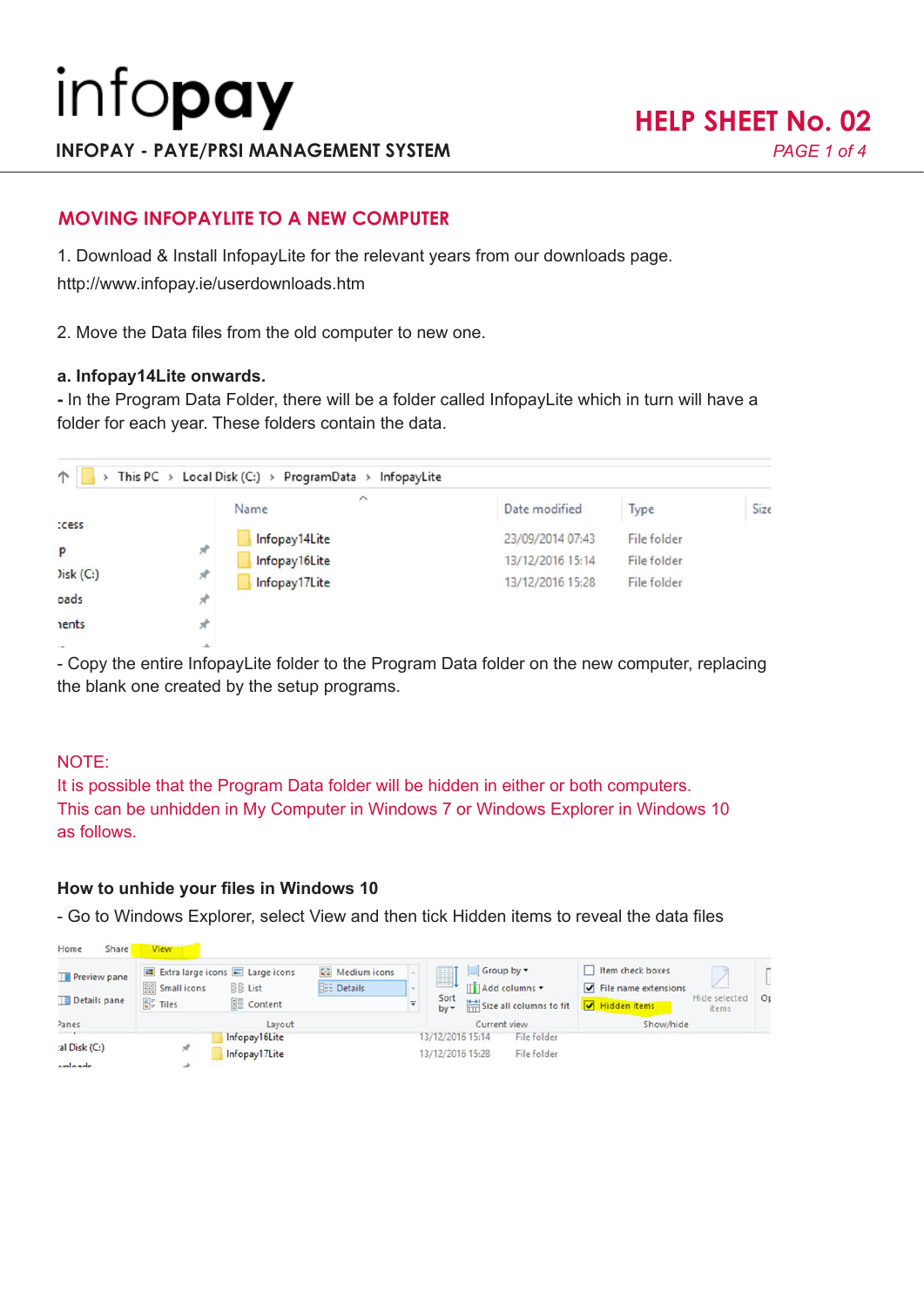## **How to unhide your files in Windows 7**

- Go to My Computer, Organize and then choose Folder and Search Options

| <b>E</b> > Computer >                                                                                |                                                                                                                                                                                                                           | Search Computer<br>$-14$      | $\begin{array}{c c c c c c} \hline \multicolumn{3}{c }{\mathbf{C}} & \multicolumn{3}{c }{\mathbf{X}} \end{array}$<br>$\mathcal{L}$ |
|------------------------------------------------------------------------------------------------------|---------------------------------------------------------------------------------------------------------------------------------------------------------------------------------------------------------------------------|-------------------------------|------------------------------------------------------------------------------------------------------------------------------------|
| Organize v<br>System properties                                                                      | Open Control Panel<br>Uninstall or change a program<br>Map network drive                                                                                                                                                  | $\frac{1}{M}$ = $\rightarrow$ | $\bullet$<br>п                                                                                                                     |
| Cut<br>Copy<br>Paste<br>Undo<br>Redo<br>Select all<br>L<br>Layout<br>Þ.<br>Folder and search options | ۰<br>▲ Hard Disk Drives (2)<br>Local Disk (C:)<br><b>RECOVERY (D:)</b><br>$\sim$<br>287 GB free of 910 GB<br>2,13 GB free of 20,4 GB<br>Devices with Removable Storage (1)<br>DVD RW Drive (E:)<br><b>DVD</b><br>$\equiv$ |                               |                                                                                                                                    |

In the Folder options panel, choose view and then tick Show hidden files, folders and drives and then Apply.

| Organize v<br>System properties | Uninsta | View<br>Search<br>General  <br><b>Folder views</b>                                                                        |      |
|---------------------------------|---------|---------------------------------------------------------------------------------------------------------------------------|------|
| <b>Eavorites</b>                |         | You can apply the view (such as Details or Icons) that<br>you are using for this folder to all folders of this type.<br>m |      |
| Libraries                       |         | <b>Reset Folders</b><br>Apply to Folders                                                                                  | 4 GB |
| <b>Documents</b>                |         |                                                                                                                           |      |
| <b>Music</b>                    |         | Advanced settings:                                                                                                        |      |
| <b>Pictures</b>                 |         | <b>Files and Folders</b>                                                                                                  |      |
| <b>Videos</b>                   |         | Always show icons, never thumbnails                                                                                       |      |
|                                 |         | Always show menus<br>V Display file icon on thumbnails                                                                    |      |
| ed Homegroup                    |         | V Display file size information in folder tips                                                                            |      |
|                                 |         | Display the full path in the title bar (Classic theme only)                                                               |      |
| Computer                        |         | Hidden files and folders                                                                                                  |      |
| Local Disk (C:)                 |         | Don't show hidden files, folders, or drives<br>Show hidden files, folders, and drives                                     |      |
| RECOVERY (D.)                   |         | Hide empty drives in the Computer folder                                                                                  |      |
|                                 |         | Hide extensions for known file types<br>$\bigtriangledown$                                                                |      |
| <b>Network</b>                  |         | V Hide protected operating system files (Recommended)                                                                     |      |
| <b>BRCM-LVG</b>                 |         |                                                                                                                           |      |
|                                 |         | <b>Restore Defaults</b>                                                                                                   |      |

### **b. Prior to Infopay14lite**

- On each computer, there will be an InfopayLite folder for each year on the C: Drive.
- On the old computer there will be a file called employer1.\*py in each InfopayLite folder.
- For example in the Infopay11Lite folder there will be a file called employer1.1py.
- Prior to Infopay10Lite the number will proceed the "py" .
- Transfer all the emplyer1.\*py files to the corresponding InfopayLite folders on the new computer.

If you have the two company versions of InfopayLite, then there will also be a file called employer2.\*py in each InfopayLite folder which will also need to be transferred.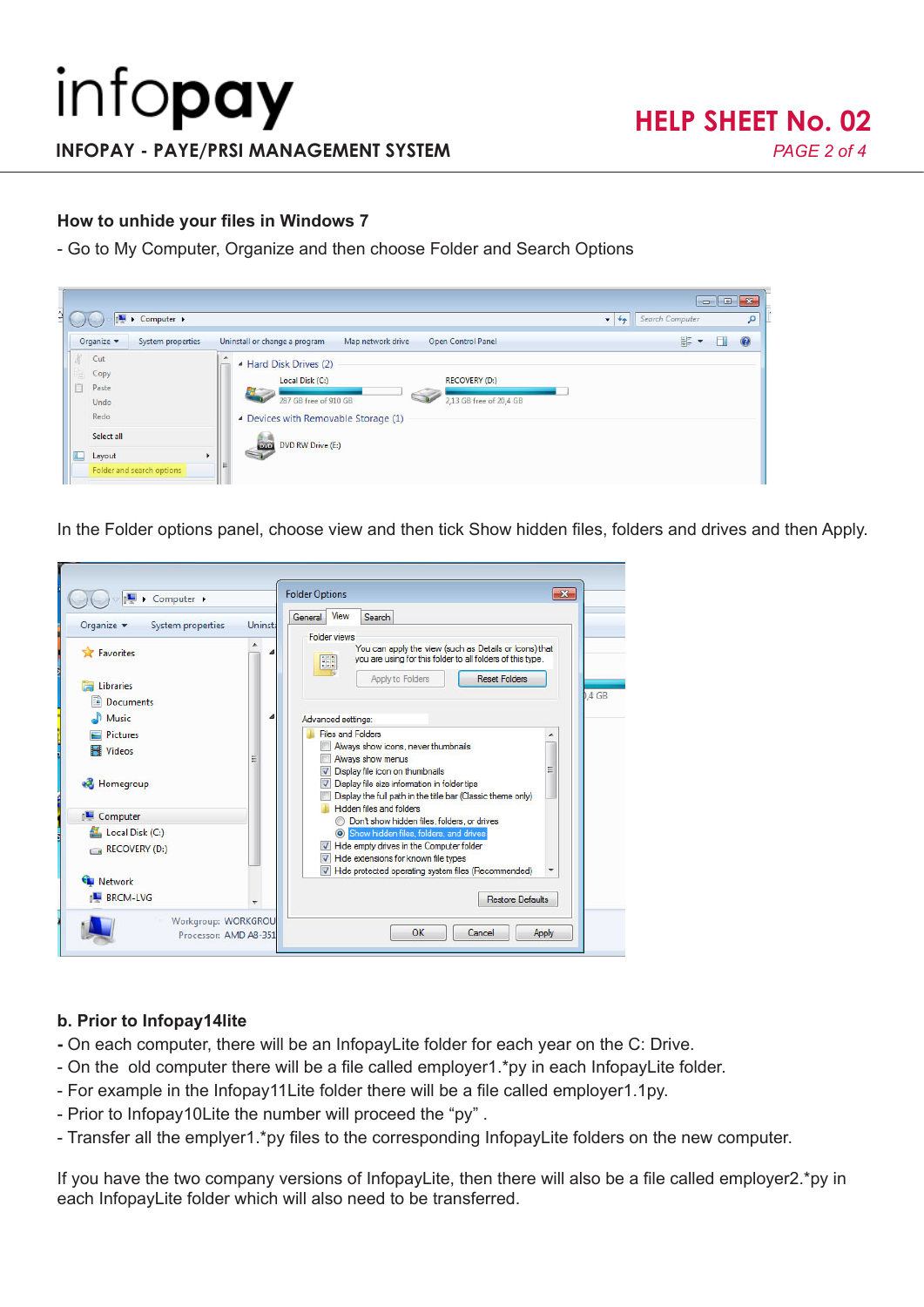3. Once you have completed steps 1 and 2 above, you should be able to Run in Demo Mode and access your data. With versions prior to InfopayLite14 you may encounter the following error message.



4. To resolve this, right click on the Infopay Icon and select Properties. Then select the Compatibility tab. Tick Run this Program as Administration and Apply.

| Infopay14 Properties                                |                                                                                                                                                                      |                                           |       |
|-----------------------------------------------------|----------------------------------------------------------------------------------------------------------------------------------------------------------------------|-------------------------------------------|-------|
| Security<br>General                                 | <b>Details</b><br>Shortcut                                                                                                                                           | <b>Previous Versions</b><br>Compatibility |       |
|                                                     | If this program isn't working correctly on this version of V<br>try running the compatibility troubleshooter.                                                        |                                           |       |
|                                                     | Run compatibility troubleshooter                                                                                                                                     |                                           |       |
|                                                     | How do I choose compatibility settings manually?                                                                                                                     |                                           |       |
| Compatibility mode                                  | Run this program in compatibility mode for:                                                                                                                          |                                           |       |
| Windows 8                                           |                                                                                                                                                                      |                                           |       |
| Settings<br>Reduced color mode<br>8-bit (256) color | Run in 640 x 480 screen resolution<br>Disable display scaling on high DPI settings<br>$\angle$ Run this program as an administrator<br>Change settings for all users |                                           |       |
|                                                     | OK                                                                                                                                                                   | Cancel                                    | Apply |